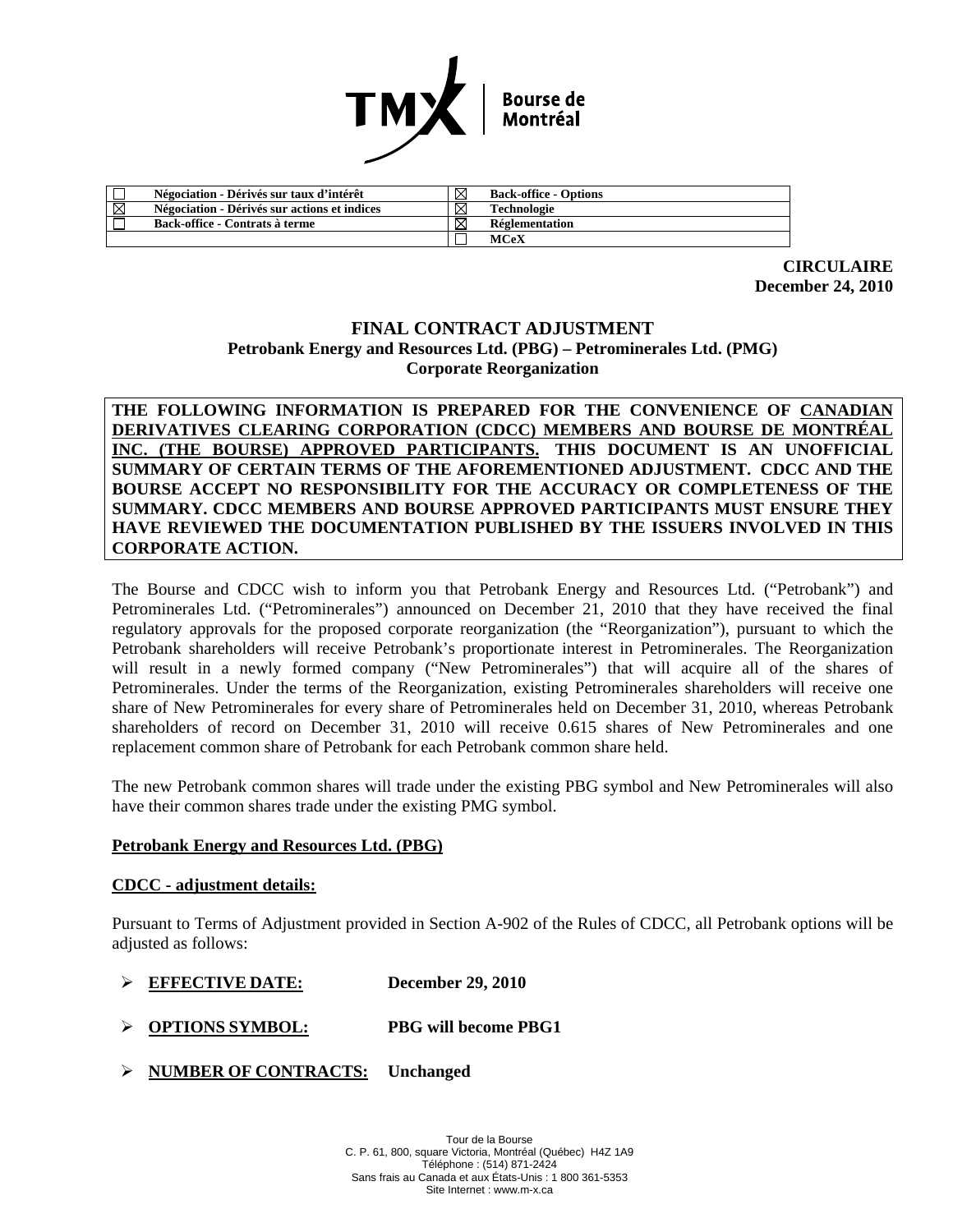| <b>MULTIPLIER:</b>                             | 100                                                                                                                                                  |
|------------------------------------------------|------------------------------------------------------------------------------------------------------------------------------------------------------|
| <b>NEW DELIVERABLE PER</b><br><b>CONTRACT:</b> | 100 common shares of Petrobank (PBG) and 61 common<br>shares of New Petrominerales (PMG) and a cash portion<br>equivalent to 0.5 common share of PMG |
| $\triangleright$ STRIKE PRICES:                | <b>Unchanged</b>                                                                                                                                     |
| <b>POSITION AND EXERCISE</b><br><b>LIMITS:</b> | The position and exercise limits will remain unchanged at<br>31,500 contracts.                                                                       |

¾ **CUSIP : NOTACUSIP** 

CDCC will not accept escrow receipts on these adjusted series

#### **Bourse de Montréal Inc. adjustment details:**

It is important to note that on the effective date mentioned above, all open orders on this option class **will not be automatically modified** to reflect the corporate reorganization and will therefore have to **be re-entered** into the Montreal Automated System (SAM) by the approved participants.

The existing series of PBG options class will be transferred to the PBG1 options class representing the new deliverable. Please note that only closing transactions will be permitted on the adjusted class. Actual series that do not have open interest will not be adjusted

| Petrobank Energy and Resources Ltd. |                                |                                                 |  |  |  |
|-------------------------------------|--------------------------------|-------------------------------------------------|--|--|--|
| Current Strike<br>Prices            | <b>Current Class</b><br>Symbol | New Class Symbol<br>after the<br>Reorganization |  |  |  |
| \$32.00                             | <b>PBG</b>                     | PBG1                                            |  |  |  |
| \$34.00                             | <b>PBG</b>                     | PBG1                                            |  |  |  |
| \$36.00                             | <b>PBG</b>                     | PBG1                                            |  |  |  |
| \$38.00                             | PBG                            | PBG1                                            |  |  |  |
| \$40.00                             | PBG                            | PBG1                                            |  |  |  |
| \$42.00                             | <b>PBG</b>                     | PBG1                                            |  |  |  |
| \$44.00                             | PBG                            | PBG1                                            |  |  |  |
| \$46.00                             | <b>PBG</b>                     | PBG1                                            |  |  |  |
| \$48.00                             | <b>PBG</b>                     | PBG1                                            |  |  |  |
| \$50.00                             | PBG                            | PBG1                                            |  |  |  |